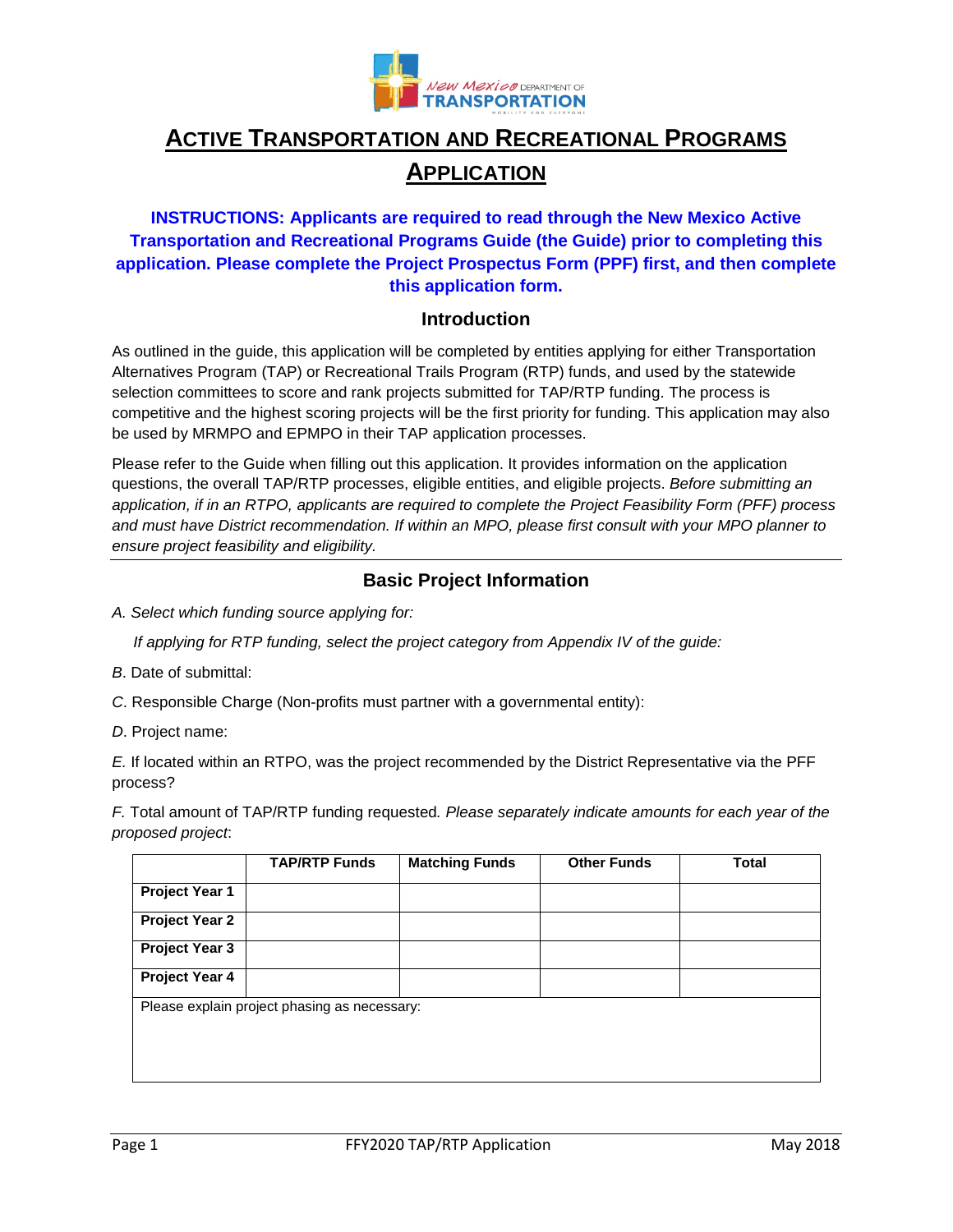*G. Provide a one to three sentence description of the project scope, including major components, any project deliverables, and pertinent project details.*

# **Scoring Factors**

Applications will be rated and ranked according to the following factors. *See section 5D of the Guide for detailed explanations of each scoring factor.*

#### **1. Planning**

Applications are awarded two (2) points for each plan in which the project is listed or with which it is consistent, up to a maximum of six (6) points for this scoring factor. Please include the cover sheet and the page(s) where the project is referenced. Do not send entire plans. For a list of eligible planning documents, refer to section 5D of the Guide.

The remaining factors will be scored according to the following scale:

- 3 points: The application demonstrates a thorough understanding of how this factor applies, and provides clear and compelling documentation on how the project meets and exceeds the factor.
- 2 points: The application demonstrates a basic understanding of this factor, and provides minimal documentation on how the project meets the factor.
- 1 point: The application demonstrates very little understanding of this factor, and does not provide any documentation on how the project meets the factor.
- 0 points: Does not meet factor.

*In your application packet, provide any supporting documentation that is referenced in your responses to 1-6 below.*

*Your responses are limited to 1,000 characters for each question below.*

#### **2. Economic Vitality**

*Provide detailed information on how your eligible TAP/RTP project will benefit local, regional and/or state economic development efforts. Please cite and provide any supporting documents or studies.*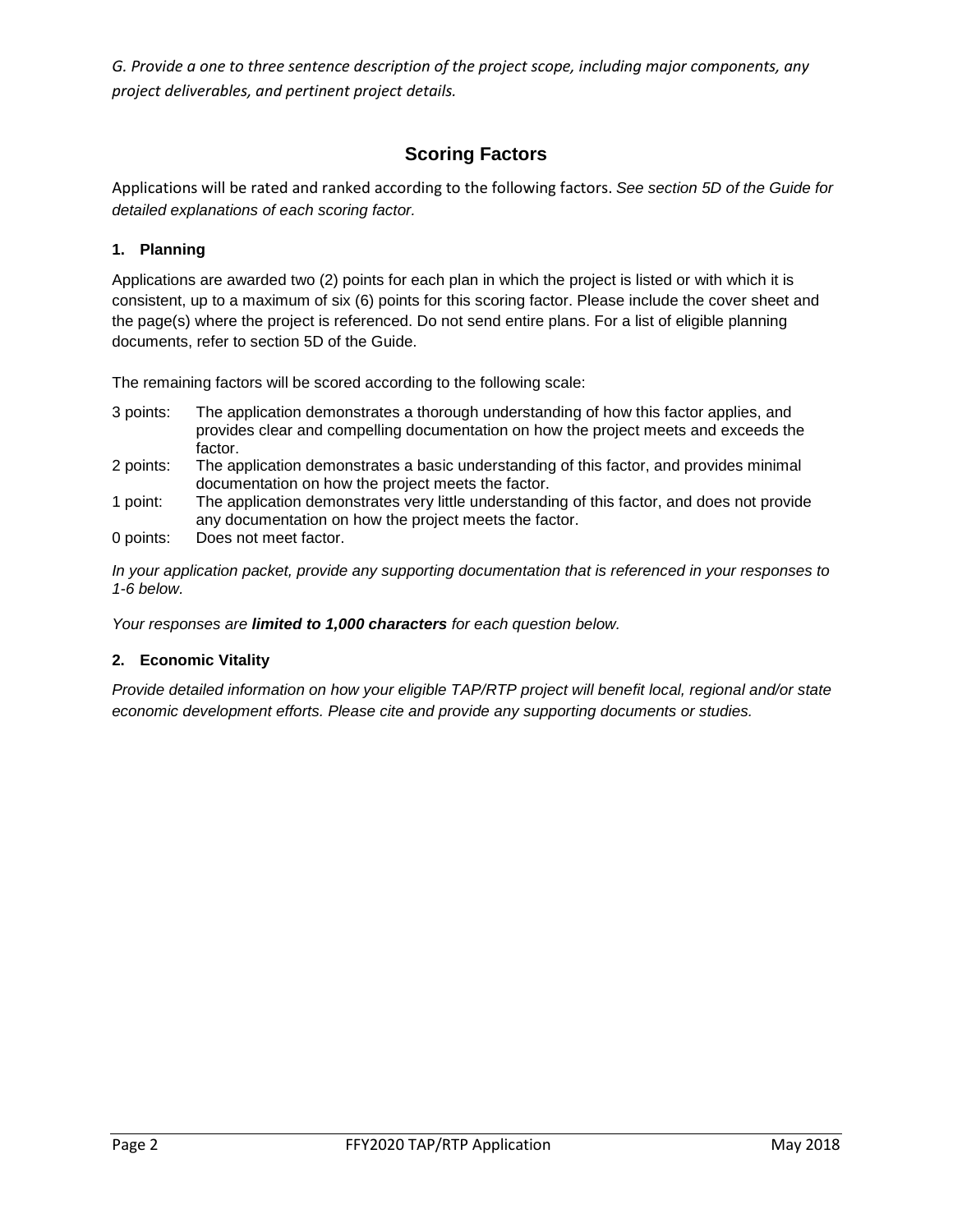#### **3. Safety and Security**

*Please explain any safety issues you are trying to address and provide any available data. Describe how your eligible project will increase the safety and security of different user groups by making it safe for them to walk, bicycle, access public transit in their community or access recreational trails. Please cite and provide any supporting documents or studies.*

#### **4. Accessibility and Mobility through Integration and Connectivity**

*Please describe how your eligible project will increase accessibility and mobility through integration and connectivity of transportation and recreation networks. Please cite and provide supporting documents or studies as necessary.*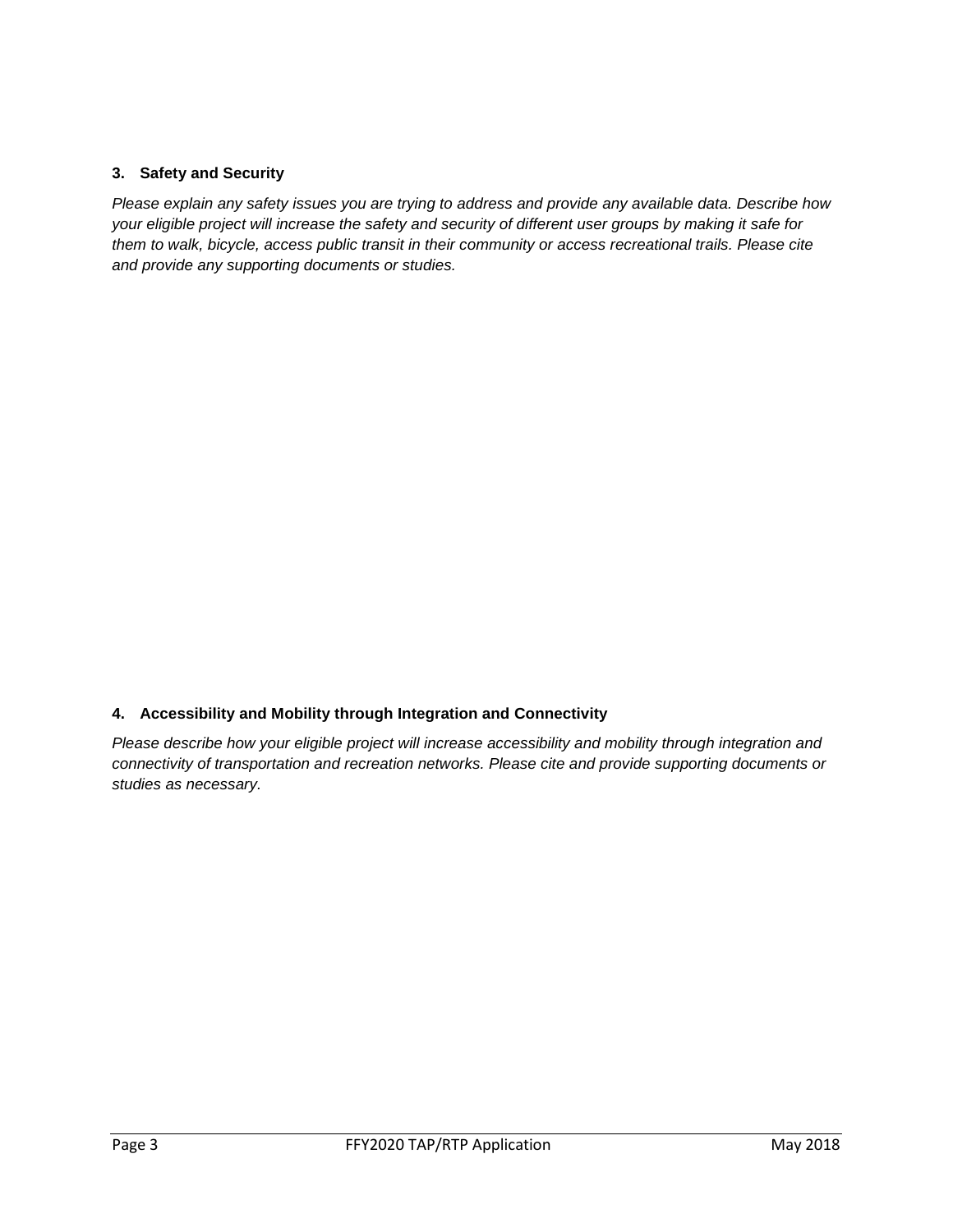#### **5. Protection and Enhancement of the Environment**

*A. Please provide information as to how your eligible project will promote environmental conservation. Please cite and provide any supporting documents or studies.*

*B. Please describe how your eligible project will improve the quality of life for community residents. Please cite and provide any supporting documents or studies.*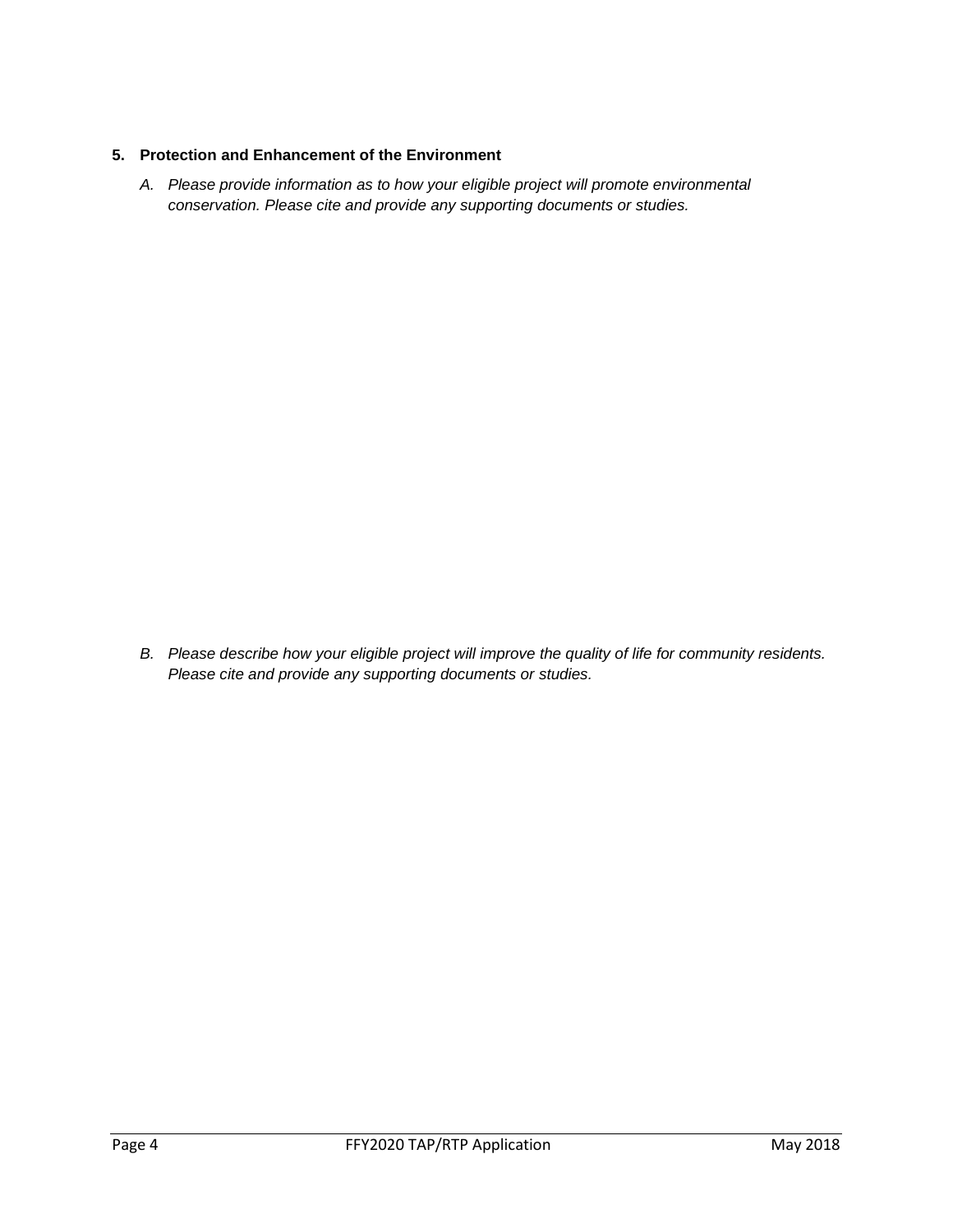*C. Please explain how your eligible project will help achieve the community's desired land use goals, as described in local planning documents. Please cite and provide any supporting documents or studies.*

#### **6. Efficient System Management and Operation**

*Please describe how your eligible project will promote efficient system management and operation, particularly with regard to the maintenance of the TAP or RTP-funded improvement. Please cite and provide any supporting documents or studies.*